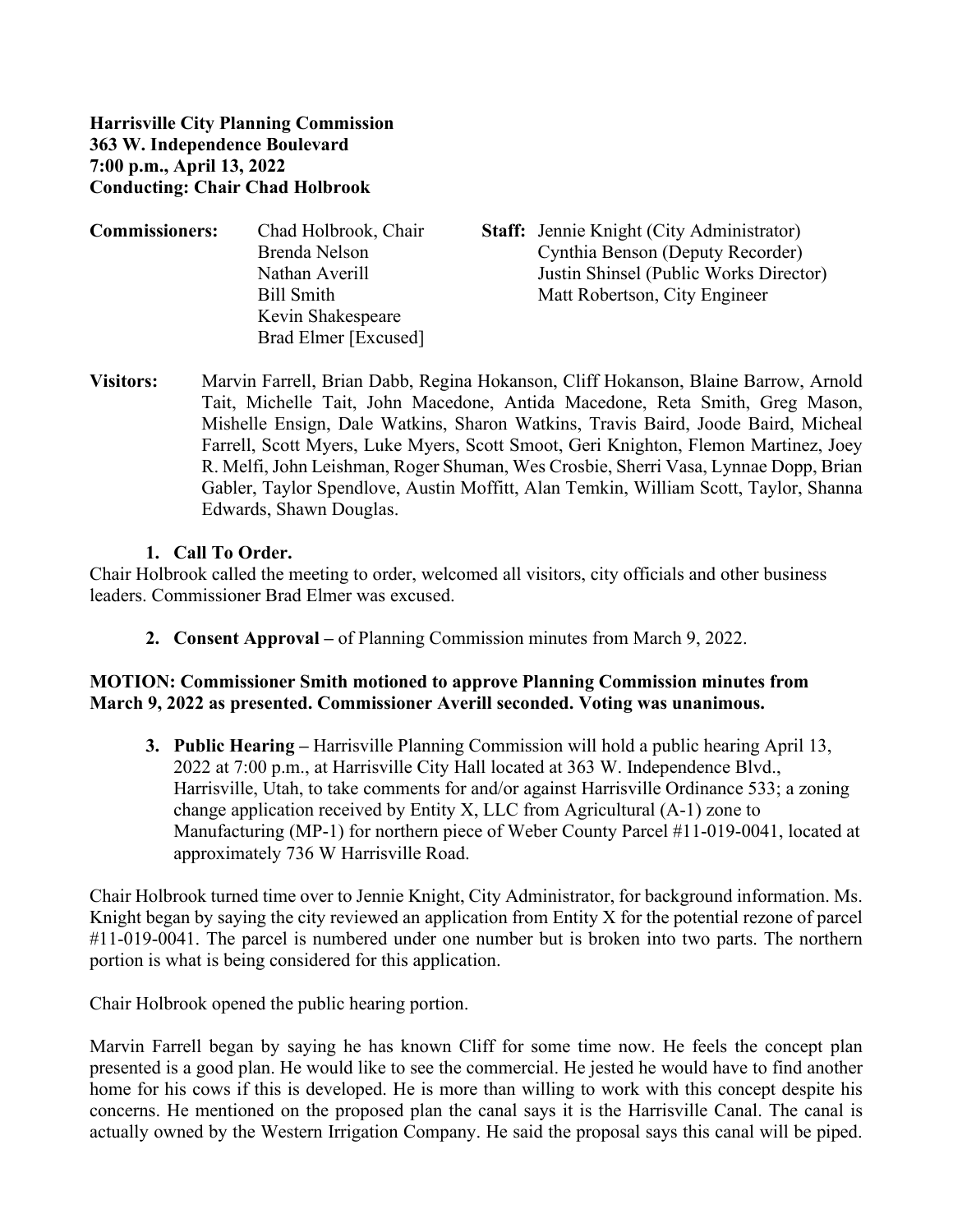He said it will need to be approved through the Western Irrigation Canal company for this to happen. He mentioned the Farrell ditch as well and its location on the surrounding properties. He said the ditch has been there a while with poor flow. He would like to keep the ditch there since this is where his irrigation comes from. He knows of easements along each of these ditches which would have to be discussed.

Mike Farrell said the Farrell ditch is where he gets his irrigation water. He would like to approve the ditch engineering to make certain the ditch is maintained properly. Currently, he is the one who maintains it.

Shawn Douglas said he looked at the city zoning maps. He mentioned the current and the future zoning is the same of A-1. He is all for property rights and expectations. However, his concern is about the surrounding residents who are all A-1 as well. He is concerned with the residents and the lighting. He says it really does not fit. He would like to see the property stay A-1.

Sherri Vasas began by saying she moved to the city four years ago and is currently surrounded by A-1. She would like to see the area stay A-1. She is concerned about the lighting. She understands manufacturing is not pretty and looks like junk yards at times. She would like to see the zoning stay at A-1 and not extend all the way to 750 W.

Travis Baird said he is a life resident. It has been a long-term plan for this property to stay A-1. This is what he had planned when he built his home. He would like to see the city stay the way it is. He owns a machine shop in a manufacturing zone so he understands how the manufacturing zone works. He would like to see Harrisville stay more agricultural. He would like to see the city stay true to what he grew up.

Blaine Barrow said he lives just down the street from this parcel. He said the plat looks great with the piping of the canal and such. He is concerned about the smaller irrigation ditch which runs to the northern city property. He was wondering about how the traffic would flow. He was wondering if the plat can be changed after the zoning has been approved. He said the lighting may be an issue on either side and 750 W. His concern is if the commission approves this can the plan be altered later to meet other needs.

Chair Holbrook invited Roger Shuman to stand and read in his letter to the Planning Commission to make it part of the record.

Mr. Shuman explained he sent a letter stating his opposition to the MP-1. He is concerned about the traffic. He is concerned about the ability of the city to manage this stuff. As an example, he mentioned neighbors across the way with junk on the back portion of their parcel, bread trucks parked in a field, and the Brickyard. He feels the city cannot currently control or maintain the use of the properties so why take on more. Also, there are people running commercial truck yards in their residential lot. By allowing this, it would create more of a burden for the city to maintain. He feels there is a better use for the property. He would like to see it stay A-1.

Reed Fowers questioned if this is changed what would be allowed once the changes are made. With the information given, the parcel is broken into sections. Can it be changed? Can they change the building size, height, etc? Are they going to be four level buildings like what is currently at HHI? He feels these questions need to be considered during the process of approval.

Greg Mason said he is concerned with the change from agricultural. He moved here from the big city in 2018. When he first moved to Harrisville, he enjoyed listening to the cows in the morning. Now he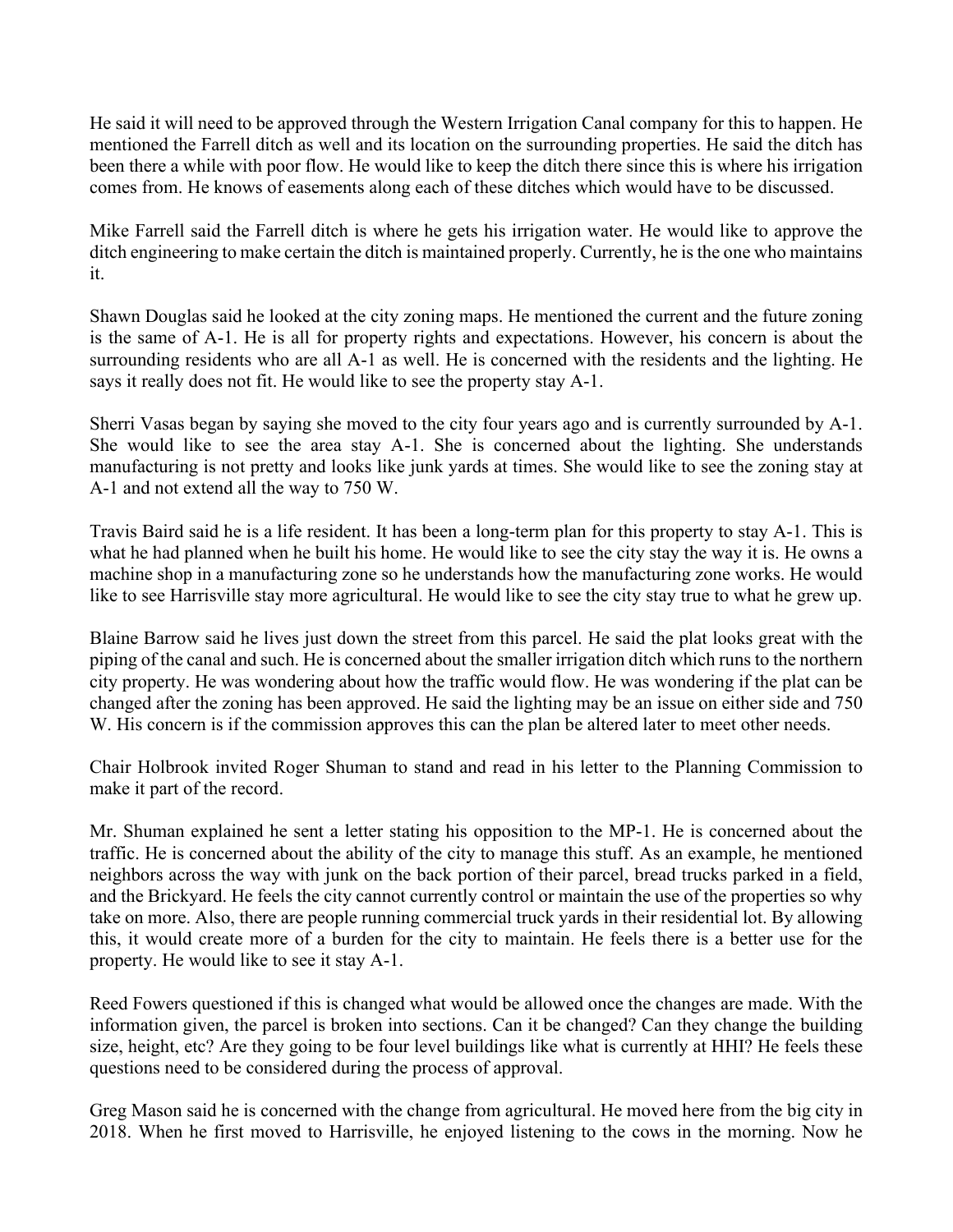listens to construction trucks. Mr. Mason ended by saying, as the saying goes, "you take paradise and put up a parking lot".

John Gaz explained he has property adjacent to the parcel mentioned. He would like to see the land remain agricultural so the use does not infringe on the use of his own land adjacent to it. He feels the presentation is somewhat misleading. The proposed concept is broken into seven parcels which implies future use to be either commercial or personal use. He feels it is misleading to parking, shelters, piping of the canal, road ways with connections to 750 and HWY 89. As he reviewed the plan, he wants to know what will be considered manufacturing and any hazards for the people adjacent to the parcel mentioned.

Jeri Knighton began by saying she is not next to the parcel but she is next to agricultural land. She understands the process a developer/builder since she works for one. She is concerned with making a change here because when allowances are made for one it will open the doors for others. One adjustment here will open the door for other adjustments. There is tagging all along HWY 89 already. She hopes the commission will consider protecting what the city has.

Chair Holbrook closed the public hearing.

Chair Holbrook asked for the concept plan of the area to be placed on the whiteboard for the audience to see in order to better address the concerns brought forth by the public comment period. Commissioner Averill began by saying the gray area on the concept plan is an already approved area for future commercial and is where the connection to Highway 89 will be.

Chair Holbrook said it is important while the city looks at these developments, the residents are informed so rumors can be dispelled before being created. He invited HHI to present their concept.

Cliff Hokanson, one of the owners of HHI, said they have the manufacturing parcel to the south. He bought the parcel within the A-1 zone as well, as it is the same parcel. He is hoping to provide a tax base and revenue stream for the city. The clients that are approaching them are a high-end client with highend product. Mr. Hokanson said he wishes to be a good neighbor and will take a look at the brickyard. He is trying to provide a tax base along with move the traffic through to HWY 89 and not adding to 750 W. He is trying to add to his manufacturing parcel. He said they did mislabel the canal and will fix this on the next concept plan. He is looking at piping the canal and ditches to help with evaporation and less infiltration. With the Farrell ditch he is working with the city to protect this ditch by putting it in a public right-a-way. He said they have been working with the city staff to address issues appearing as the project moves forward. Some of the items are ones he had not thought about. He is trying to keep a nice open green space. What they are trying to do for the neighbors is to create a decorative screen between the residents surrounding the parcel as well. They plan to keep it more of a desert scape to preserve water. Some of the buildings will have the frontage as a show side with the back side being the manufacturing area. His end result would be to protect the residents. He said the concept does have some bugs which need to be worked out but he is trying to find the best solution for all those involved.

Chair Holbrook said as they look at the plan, they are seeing eight buildings. Mr. Hokanson said it is possible the northern eighth building will be removed once discussions are finished with the city. Chair Holbrook continued by asking what will happen once the concept is approved in an effort to answer the concern during the public hearing. Mr. Hokanson said right now the concept does not meet all the city engineering needs. There are items which need to be ironed out. He is attempting to meet all the city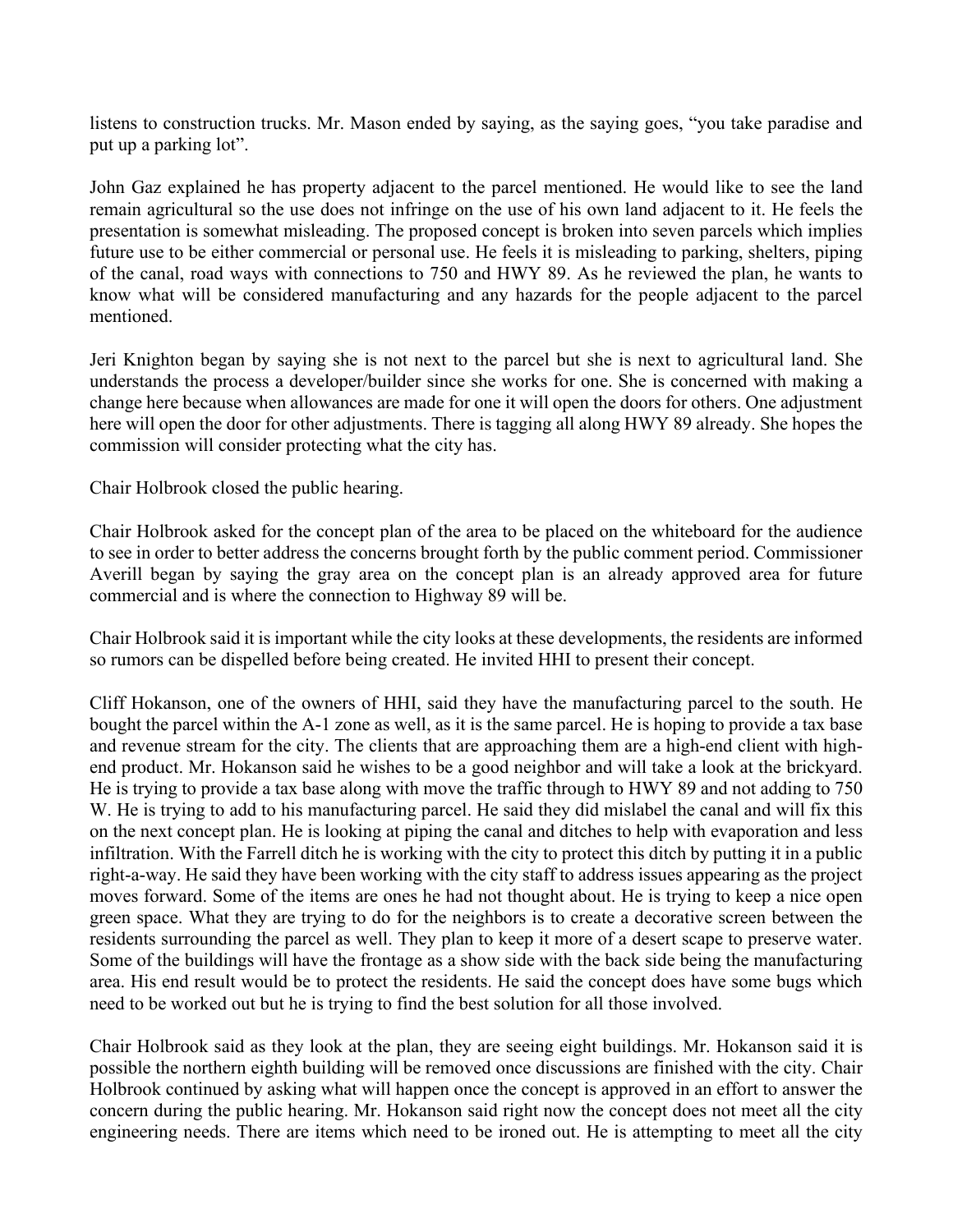requirements but the concept proposal shown tonight is the general concept of what they would like to do. Chair Holbrook asked what the heights for the buildings will be. Mr. Hokanson said they would follow the city codes first and foremost. He is hoping the taller buildings will be closer to the southern end of the parcel to try and be a good neighbor. The buildings will be one to two stories depending on the use. Mostly a large one story with two-story frontage. He feels the buildings may even be shorter.

Ms. Knight said with a zoning change the city does review the site plan details. This is done at a later time in the process of approval. The concept plans currently shows unfinished access points. The city is negotiating for the infrastructure to be placed in a public right away. Staff recommendation is to table this item for now since the city and developer are in the negotiating process. She addressed the concern about the change by stating according to code the exhibit known as the concept plan cannot substantially change. The plan does have an expiration if the project is not started it will revert back. The public comment period is open until the next planning commission. They have to work on the piping of the canal and other issues found by staff before coming back to the Planning Commission.

Chair Holbrook asked if the commission was in agreement to table the item. Commissioner Averill agreed this would be a good idea to give the commission and staff a chance to work out the issues addressed tonight. He thanked the public comments and HHI for their good faith efforts with their development. Chair Holbrook asked to entertain a motion to table this item.

**4. Discussion/Action/Recommend** – to recommend adoption of Harrisville Ordinance 533; a zoning change application received by Entity X, LLC from Agricultural (A-1) zone to Manufacturing (MP-1) for northern piece of Weber County Parcel #11-019-0041, located at approximately 736 W Harrisville Road.

## **MOTION: Commissioner Averill motioned to table Harrisville Ordinance 533 in order to discuss future concept plan development. Commissioner Shakespeare seconded the motion. Voting was unanimous.**

**5. Discussion/Action/Recommend –** to recommend Preliminary Approval of Ben Lomond Views Phase 2A Preliminary Subdivision Application.

Chair Holbrook asked Ms. Knight to give an overview of the project. She said the preliminary subdivision application was received. Staff met with the development team and most of the project management committee to approve the advancement of the site plan for Phase 2A to Planning Commission. She preliminary site plan was reviewed which includes: 153 unit's total; 101 single-family lots and 52 townhomes along with the connection to 2000 North. Staff reviewed the engineer's memo. Commissioner Averill said the notes from the engineer say they were mostly dealing with sewer heights. Mr. Shinsel said they are trying to move through the process allowing the time to address the issues with staff and engineers before this project comes back to Planning Commission for final approval. The developer's agreement was passed with the zoning. The city is at the first phase of this project. He addressed the inner roads and how it will be changed for snow storage within the northern area with regard to the turnaround. The concept was put together prior to the engineering. Now the developer needs to review to make certain the engineering works.

Chair Holbrooks said what is before the commission tonight is to simply grant preliminary approval to allow time for the developer to satisfy the concerns addressed in the engineer's memo. He said the developers have been great to work with. Brian Gabler, the engineer for LEI Engineers was asked by Chair Holbrook to stand and address any issues he saw with the engineer's memo. He said he had a copy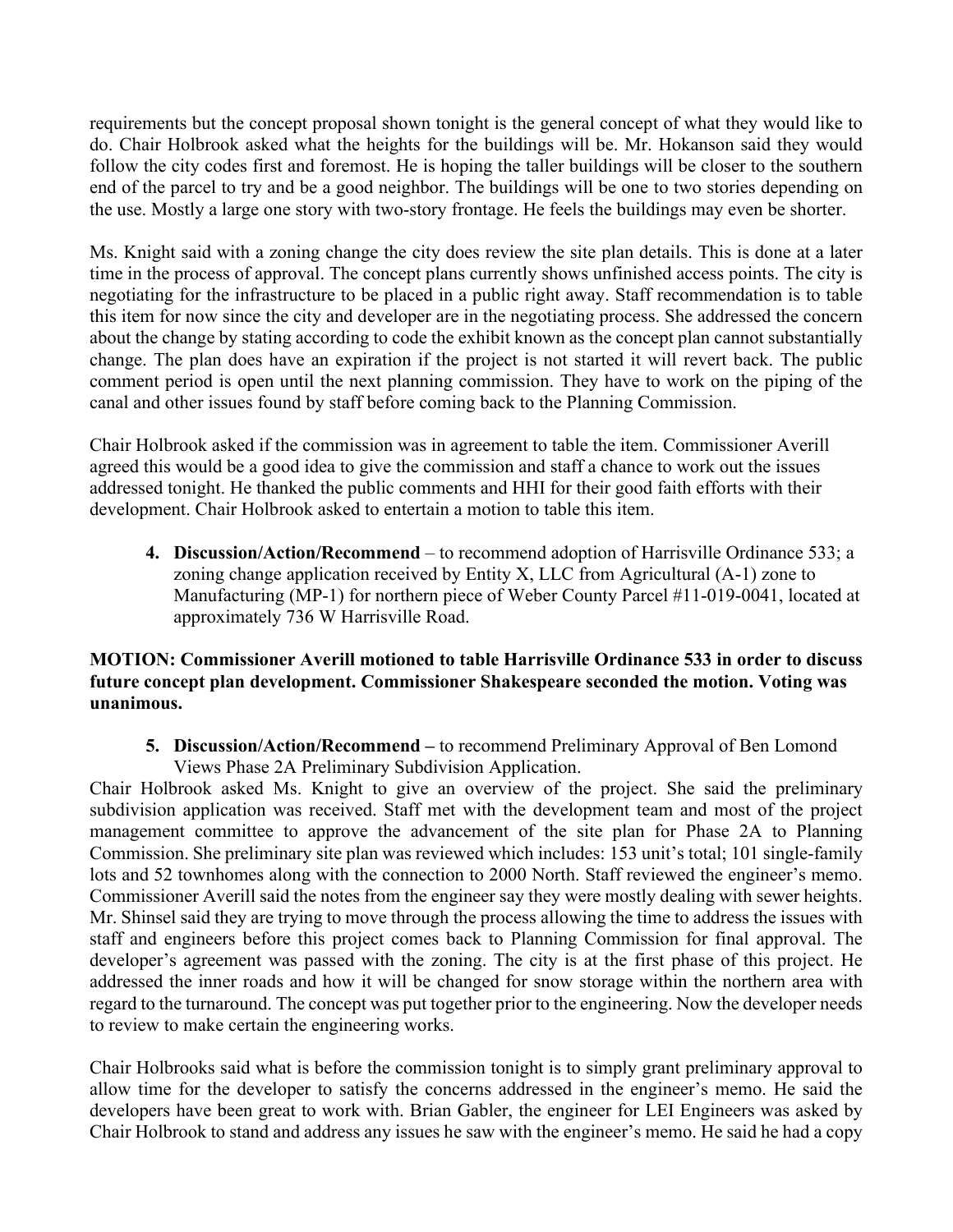of Mr. Robertson's memo and did not find anything overly concerning with it or with the staff recommendations.

Commissioner Averill said he has a question about the 4-way stop on the south end, asking if there a need for the 4-way stop. Mr. Shinsel said there will be signage throughout the whole of the development. The reason you are not seeing all of the signage and such is because this is a simple concept. This will be addressed through the process. Matt Robertson further explained he had noticed the same issue and will review the traffic study to see what the use needs are for this intersection and to see if the four-way is warranted.

Commissioner Averill asked if the light will be in before the road is developed. Ms. Knight said the developer is working with UDOT on when the installation will occur. UDOT controls the timeline for this.

Chair Holbrook mentioned to the commissioners this is one step in the process. The developer will bring in more phases as they are ready.

**MOTION: Commissioner Nelson motioned to recommend Preliminary Approval of Ben Lomond Views Phase 2A Preliminary Subdivision Application subject to the engineer's memo dated April 7, 2022 and the staff memo dated April 1, 2022 including all other agency comments. Commissioner Averill seconded the motion. Voting was unanimous.**

**6. Discussion/Action/Recommend** – to recommend adoption of Harrisville Ordinance 523; a zoning change application received by The Scott Group, LLC, from Agricultural (A-1) zone to Mixed-Use (MU – C) for Weber County Parcel  $#11$ -016-0020, located at approximately 1371 N Washington Blvd.

Chair Holbrook said there are 27 acres within this project. Ms. Knight gave a quick update on the project; Ordinance 523; a zoning map amendment and master development agreement for the Dixon Creek Park development. This was previously referred to as the Washington BLVD project by staff. An application was submitted to rezone the parcel located at approximately 1371 N Washington Blvd from RE-15 zone to the MU-C Dixon Creek Park Zone. The Public Hearing was held April 14, 2021. A series of work committee sessions have taken place over the last twelve (12) months. Part of the negotiations included the sale of the city shops to accommodate the northern entrance alignment with the Ogden City Street. They have made adaptations to accommodate the flood plain. They are continuing to mitigate the flood plain issues on the parcel as well. The MDA had a couple of small changes by our City Attorney after the packet was posted. The changes are as follows; The language of the residential area which needs to be mitigated for the flood plain was included to exclude these lots from being developed unless they are mitigated. Another change to section 2.5.2 with the goal of satisfying all phase 1 requirements for approvals within a period of not more than 12-months and then with the following phases being completing on a 12-month cycle until the final completion. There are 6 different phases. Section 2.5.4 the change was 6-months following the termination of the 36-month lease on the Harrisville Public Works Building the commercial buildings will begin being built and in place or work within that period of time. Section 3.2 change was to fix the misnumbering. Section 4 the MDA term would expire on Dec 31, 2032 but could be extended to 2037. The last change was to remove the annexation into the Four Mile Special Services District since this project is within the Pineview district. Staff does recommend a positive recommendation subject to the staff memo dated April 4, 2022.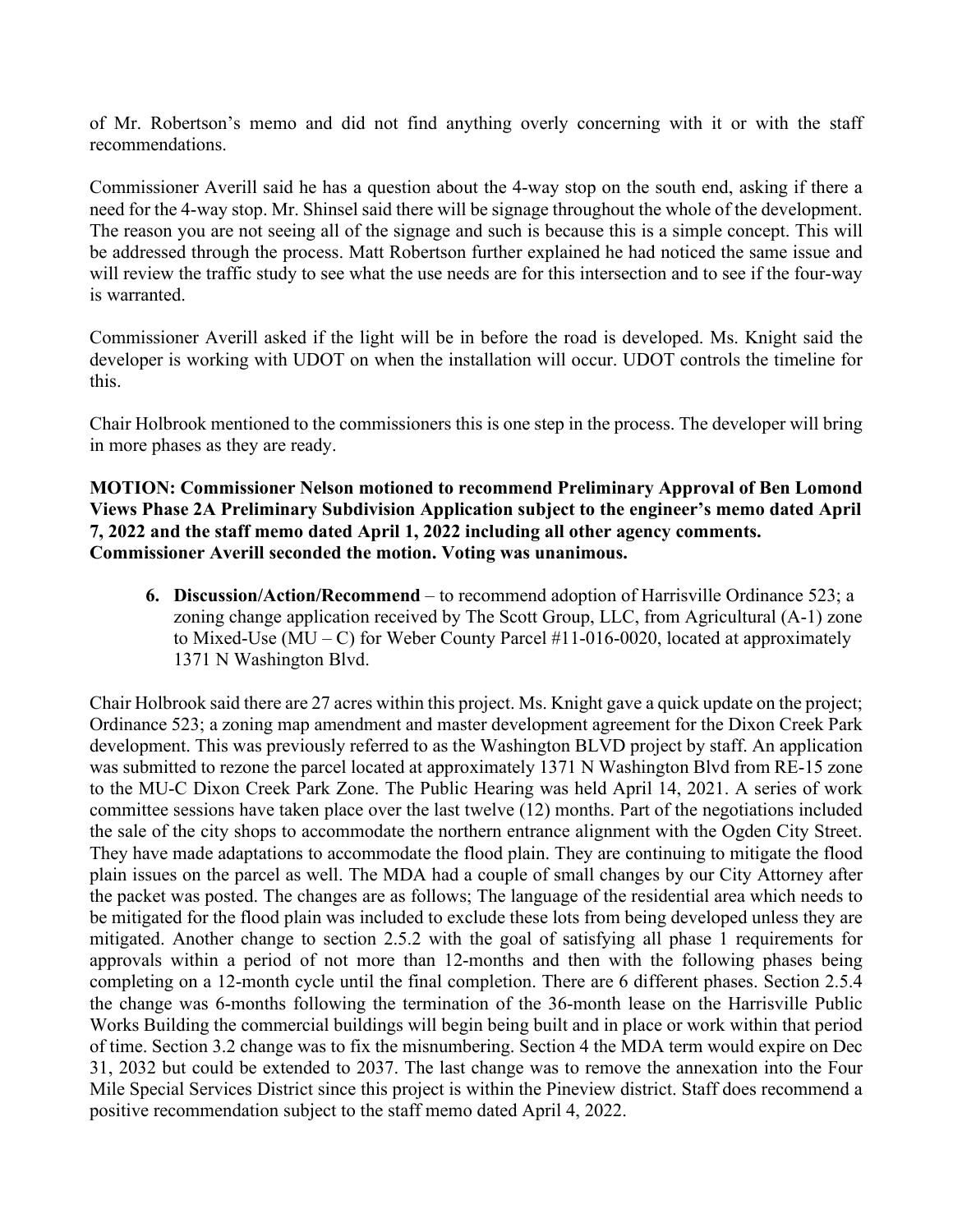Commissioner Averill asked if they would actually be able to move the stream. Scott Smoot addressed this concern informing Commissioners this process is in negations with the Army Corps of Engineers. He has already submitted the application for this change. He feels this would be a positive improvement since this stream has never been maintained. Commissioner Averill asked if the parks will be part of the HOA. Mr. Smoot said the intent is to dedicate the larger park to the north back to the city.

Chair Holbrook reviewed the concept plan for the park and its amenities. Commissioner Averill asked about the recommendation for a traffic light. Ms. Knight asked if this was for the south entrance. Commissioner Averill said the light would be 400 feet closer than what UDOT would allow. Commissioner Averill wanted to know what would happen if they cannot have the light since it would create a large backflow throughout the development. Mr. Smoot answered by saying they have had a number of discussions with UDOT to align this street with the one across from it. UDOT has already bought the home near EK Bailey to create the light at that point along Washington Blvd. Ms. Knight said there are many proposed stubs throughout the subdivision for the potential to exist for a connection to the light. Commissioner Averill went through his concerns with the light, the park, the road and such to see if they were addressed as well. Ms. Knight answered his questions satisfying his concerns. She added several concerns will be addressed in more detail during the development of site plan reviews and the city's development of the park area.

## **MOTION: Commissioner Averill motioned to recommend adoption of Harrisville Ordinance 523; a zoning map amendment and master development agreement for the Dixon Creek Park project subject to the engineer's memo dated April 4, 2022. Commissioner Nelson seconded the motion. Voting was unanimous.**

**7. Discussion/Action/Recommend** – to approve a Conditional Use Permit for a transportation business in the MP-1 zone which includes outdoor storage and parking for property located at 1589 N. 750 W. [Applicant Joey Melfi]

Chair Holbrook asked Ms. Knight to review the application. She began by saying an application was received by Joey Melfi on March 16, 2022 for property located at 1589 N 750 W for open air storage and for parking of large and small vehicles. A letter of permission has been received by the property owner, Weston Crosbie. The outlined findings upon review with the Harrisville Code Municipal Code were included in the commissioner's packet. This parcel is currently in the MP-1 zone. In HCMC §11.12.020 Uses states outdoor storage or recreational vehicles, equipment, or finished products not associated as the main use of the lot is allowed under a Conditional Use Permit. She outlined the basis for the issuance of a conditional use permit and some of the outline issues staff found during the initial review to consider. The findings are as follows: location of parking lots, access ways, delivery areas and on-site vehicle circulation patterns created by the site design; does not create unusual pedestrian or vehicle traffic patterns or volumes not consistent with the permitted use; the site design is consistent with surrounding area; hours of operation may need to be mitigated so as not to negatively impact the adjacent areas; the location and size of the outdoor storage areas and the relationship to adjacent land uses may need to be mitigated so as not to negatively impact the adjacent areas; the exterior lighting should not be directed to adjacent residential uses. Commissioner Averill asked if this was an amendment to the original site plan for the development. Ms. Knight said the city has not received an amendment to the site plan but maybe something to consider with the conditional use issuance. The proposed location is working through compliance with the building official. The use does conform with the goals, policies, and governing principles of the MP-1 zone. The applicant must implement appropriate EPA measures to not detrimentally affect the public or private property, or community or area as a whole. As staff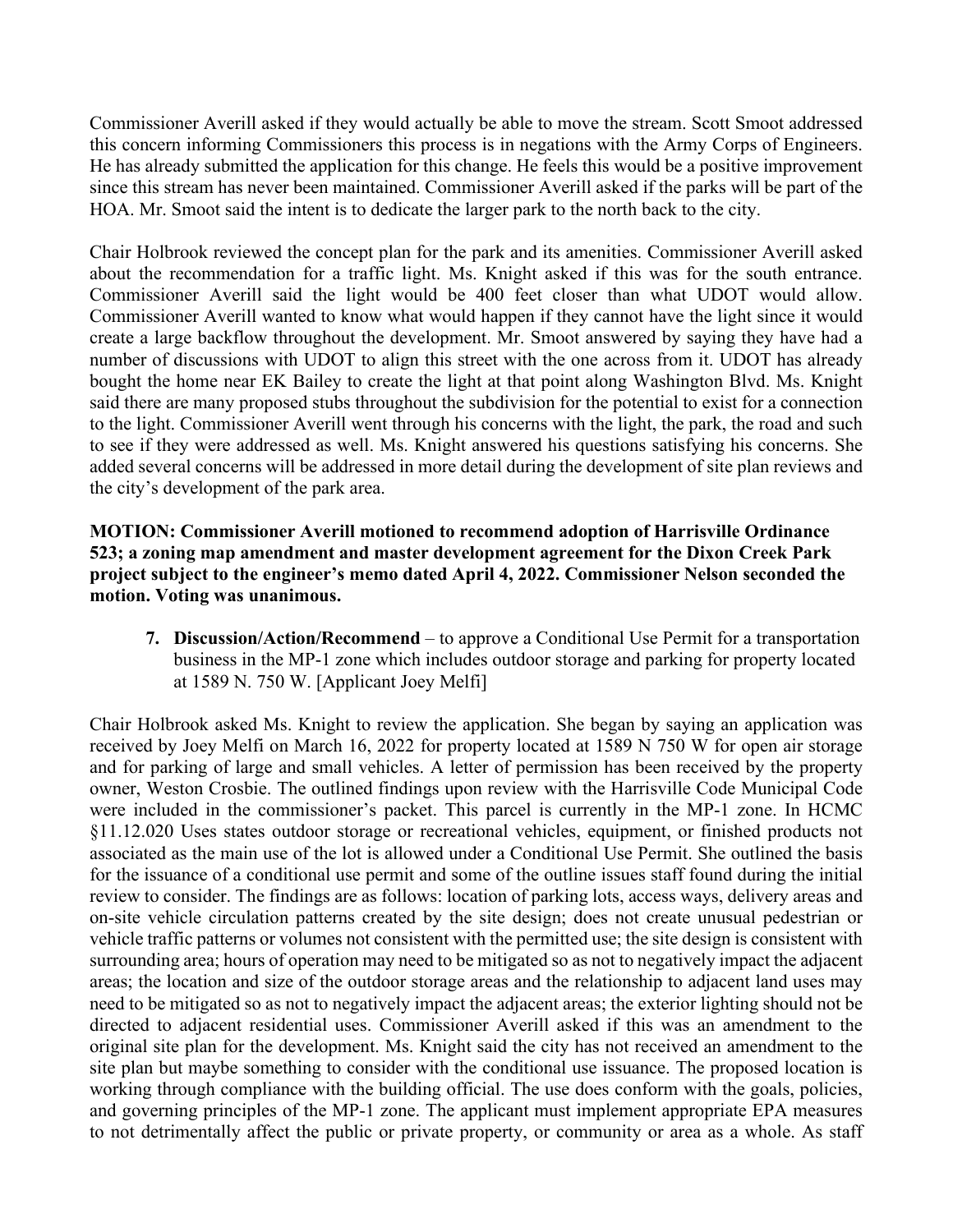discussed this application this afternoon, they found something else to be considered and heavily suggested which is the owner come into compliance with the General Multi-Sector Industrial Storm Water Permit before this conditional use permit is issued. Ms. Knight continued by reviewing HCMC §11.20.220 Outdoor Storage shall be screened from public view by a six-foot-high solid masonry fence or another solid fence or screening height approved by Planning Commission and no hazardous materials are allowed. A number of letters have been received by the neighboring business owners. The parcels listed on the application are inconsistent with the parcels shown on the site plan. This will need to be addressed as well so we know what parcels the applicant is requesting so we know what parcels to apply the conditional use permit to. Ms. Knight also stated there has been some concern by the neighboring business owners. She expressed to the commission this was not a public hearing or open for public comment. It is up to the commission if they wish to read through the concerns at this time. The applicant is here and available to answer any questions regarding this permit.

Chair Holbrook asked if any commissioners had any questions. Commissioner Nelson's concern is in the application where it says consists open air storage and work on large and small vehicles. With this item the commission would have to know the times and ask they follow the ordinance. Ms. Knight said the hours of operation were one of the suggestions on the staff memo. Chair Holbrook invited Mr. Melfi to address the commission.

Joey Melfi addressed the Commission by saying the reason for the conditional use permit is to ask for guidance as their property grows in the MP-1 zone. He and his business partners understand there are headaches in doing business in the wrong zones. He wants to do it right. He does light manufacturing, R&D and then transportation as part of his business. He needs a place to park the trucks and work on them when needed. Chair Holbrook asked if he would be working on 18-wheel trucks. Mr. Melfi said he would like to change a tire if he blows one. Chair Holbrook asked what else like general maintenance. Mr. Melfi said yes like an oil change and such. He needs a place he can pull his truck into a shop and change the oil or work on it. Commissioner Averill asked how many trucks and trailers he would like to park in the area. Mr. Melfi said he did not own that many. He was only looking for a handful of trailers and a couple of trucks. Chair Holbrook asked for more description on what he means by trailers. Mr. Melfi says the trailers are based off what work is needed. Big rig trailers, dry hauling, flatbeds, refrigerator, etc. Commissioner Shakespeare asked what kind of ground was there since he knew of only weeds and dirt. Mr. Melfi said he had brought in several loads of gravel already and plans on bringing in more. Commissioner Averill said with the EPA comments we do not want any fluids spilling onto the ground. Commissioner Averill asked what the plan was to mitigate the fluids. Mr. Melfi said he has not thought of it since there is not much of it but would look into it. Chair Holbrook said Mr. Melfi would need a clear plan on how to mitigate the fluids. Commissioner Averill said it would need to be addressed where the parking area is so there is no leaking of the fluids onto the ground. Commissioner Nelson asked for some clarification on how Mr. Melfi fits into this. Wes Crosbie is the property owner and Mr. Melfi is leasing the property from Mr. Crosbie. Mr. Melfi said he was a tenant. Commissioner Averill said what time would be the hours of operation. Mr. Melfi said he comes and goes at all hours. Commissioner Averill asked if he works on the vehicles at all hours as well. Chair Holbrook said this would be something the commission would need to mitigate. Screening was addressed with residential areas about it. Ms. Knight read the code requirement. HCMC §11.20.220 Outdoor storage shall be screened from public view by a six-foot-high solid masonry fence or another solid fence or screening of a height and material as allowed or required by the Planning Commission. The commissioners expressed how much viewing from the residential there would be.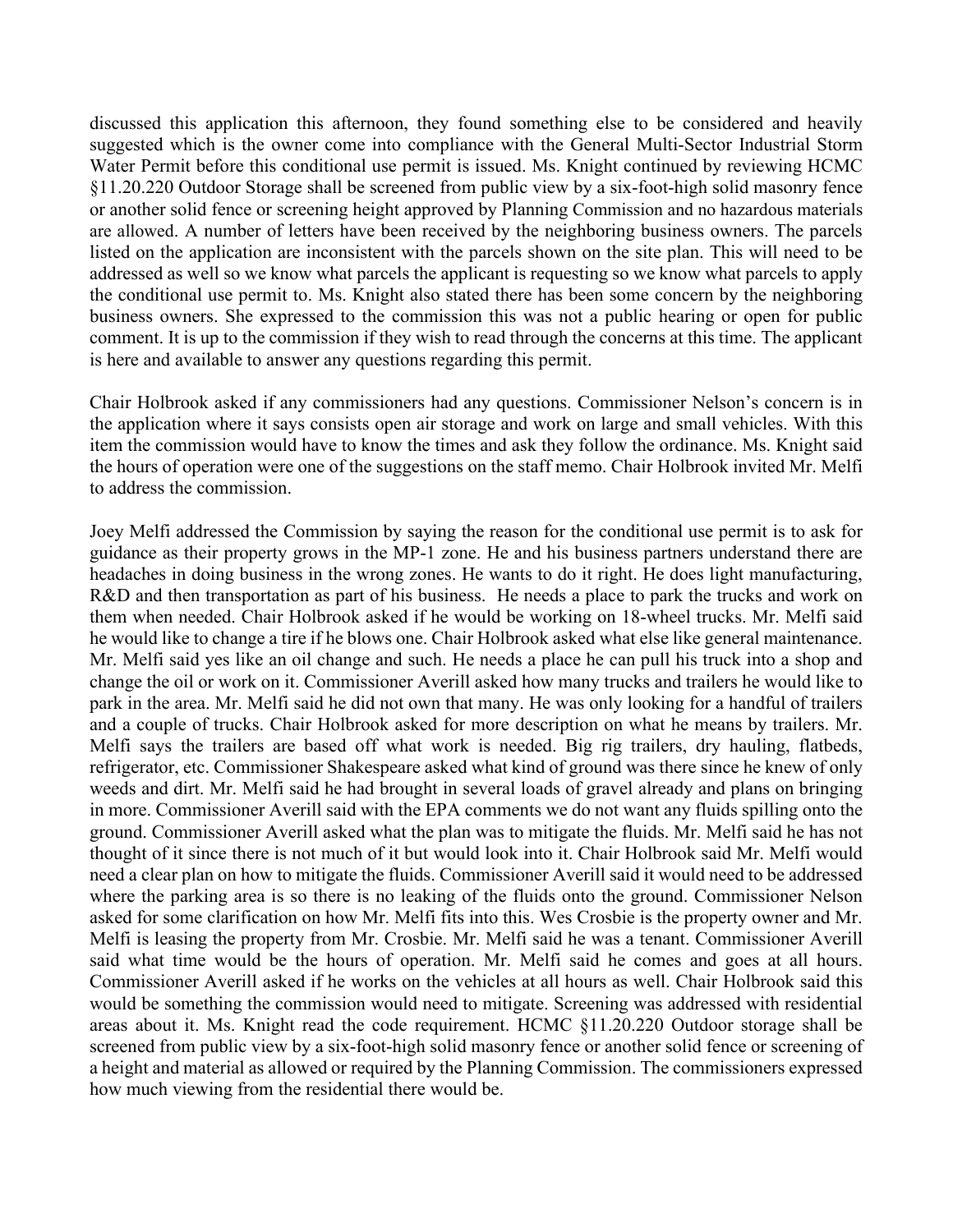Commissioner Smith asked Mr. Melfi if he was the one leasing. His concern was this situation turning out like another issue in the city. Ms. Knight said the difference here, is Mr. Melfi is the applicant and the leaser so he is fully aware of the stipulations placed on the parcel.

Parcels were addressed. The parcels the application cited were 11-409-0005 and 11-409-0007. There was some discussion on the route the trucks would take. 11-409-0009 is the other section of the hatched area of the site plan not mentioned in the permissions letter. The applicant would need to have permission from the property owner to include this in the permit and to match the site plan submitted. Mr. Melfi was asked to clarify which parcels he would use. Mr. Knight said her interpretations is the parcel of 11-409- 0009 would need to be given permission by the property owner or the letter of permissions would need to be resubmitted stating such. Weston Crosbie stood and gave permission to include the parcel 11-409- 0009. He is the owner by Weber County Records and gives permission for Mr. Melfi to run his business on the parcel. The parcels to be included in the conditional use permit are 11-409-0005, 11-409-0009, and 11-409-0007. All three parcels are showing the same property owner based off the Weber County Records, Weston Crosbie.

Chair Holbrook said they need to address the fencing issue. The commissioners discussed where the fencing would need to be and what kind of fencing would be constructed. Ms. Knight read the code for Outdoor Storage screening. HCMC 11.20.220. Outdoor Screening With the exception of retail sales displays in an approved commercial area, outdoor storage shall be screened from public view by a sixfoot-high solid masonry fence or another solid fence or screening of a height and material as allowed or required by the Planning Commission.

Chair Holbrook asked about the lights. Mr. Melfi said there are some on the shop but they can be turned or repositioned as needed.

The Commissioners gave discussion regarding the hours of operation. Mr. Melfi said he comes in at all hours. For instance, tonight he needs to leave with his truck by 10 to get to Denver by 8:30. He was asked by the commission if he would be working on the trucks at that time. Mr. Melfi said no, but he may start up his loader and plow if it is snowing. Ms. Knight asked for staff clarification 24 hours for parking only. Working on the vehicles, loading and unloading, and such would be 7 am to 10 pm. If there was snow, the shoveling would need to be done during hours of operation to avoid disrupting the quality of life for those around.

Chair Holbrook asked the commission and the staff if there were any other concerns. Mr. Shinsel stood to reiterate the staff comment about the Industrial Storm Water permit. This is a program run through the State of Utah, the DPQ and the EPA. This would have to be in place with the site plan prior to issuance of the conditional use permit and also enter into an agreement with the city for our long-term Storm Water Management Plan that we have in place stating the city is allowed to go in and do a fullscale inspection of the storm water system yearly. Commissioner Averill said this is for the city to make certain everything is draining properly. Mr. Shinsel said it was not only for that but to make certain there are no fluids draining into the ground from the hydraulics or by other means. The Industrial Storm Water Permit through the state are quite extensive. Staff would like to see the storm water permit in place and operational before approval of the conditional use permit is approved.

Ms. Knight said the staff would be more comfortable with this recommendation to allow the applicant and owner the time necessary to meet the requirements before issuance.